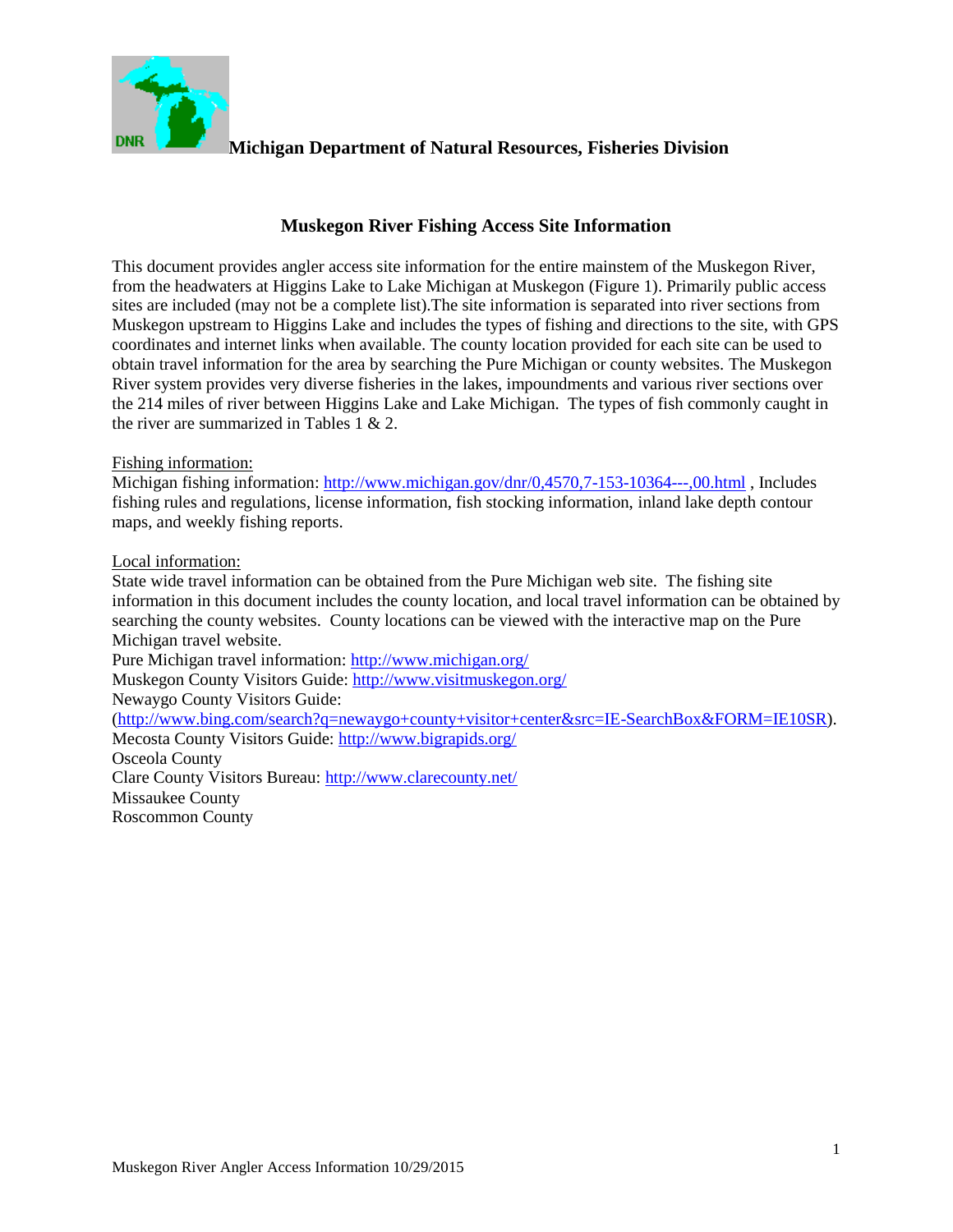

#### **Site Information**

#### **Muskegon Lake, Channel to Lake Michigan, and Piers (Muskegon County)**

Muskegon Lake has good fishing during summer and winter for largemouth and smallmouth bass, panfish, yellow perch, northern pike, walleye, channel catfish and freshwater drum. Seasonal fishing occurs for Chinook salmon during August and September in Muskegon Lake. The channel to Lake Michigan and piers have fall and spring fishing for salmon, steelhead, brown trout, whitefish, yellow perch, channel catfish, walleye, and freshwater drum. Smallmouth and largemouth bass can be caught along the channel wall. Muskegon Lake is stocked with walleye and Great Lakes muskellunge stocking began in 2013.

Cottage Grove boat access: <http://www.mcgi.state.mi.us/mrbis/mcgi.aspx> , search: City of Muskegon, Site A-61-010, 43.215244, -86.315407, Muskegon Lake SW. Directions: From the intersection of I-96 and US-31, take US-31 BR north 5.2 miles to Laketon Avenue, then travel west (left) 3.0 miles to the access site.

Lake Michigan Channel and Pier south side: 43.226771, -86.3375392. Directions: From the intersection of I-96 and US-31, take BR US-31 north 5.2 miles to Laketon Avenue, then west (left) 4.5 miles to the Lake Michigan beach, pier and channel.

Grand Trunk boat access and fishing pier: <http://www.mcgi.state.mi.us/mrbis/mcgi.aspx>, search: City of Muskegon, Site A-61-012, 43.217178, -86.294576, Muskegon Lake SW. There is a small wooden fishing pier at this site where panfish and bass can be caught.

Directions: From the intersection of I-96 and US-31, take US-31 BR north 5.2 miles to Laketon Avenue, then travel west (left) 1.9 miles to the access site in Lakeside (at the intersection with McCracken Street).

Hartshorne Marina boat access and shore fishing: <http://www.mcgi.state.mi.us/mrbis/mcgi.aspx> , search: City of Muskegon, Site A-61-006, 43.231245, -86.269594, Muskegon Lake SE. Shore fishing for panfish and bass is available adjacent the boat ramp and on the west peninsula.

Directions: From the intersection of I-96 and US-31, take US-31 BR North 5.9 miles to W. Western Avenue, then travel west (left) 0.2 miles to Hartshorne Marina.

Giddings Street (Fisherman's Landing) boat access: <http://www.mcgi.state.mi.us/mrbis/mcgi.aspx> , search: City of Muskegon, Site A-61-007, 43.243842, -86.243081, Muskegon Lake SE. Camping facilities are available.

Directions: From the intersection of I-96 and US-31, take US-31 north 5.6 miles to US-31 BR South, then travel west (left) 2.2 miles to Marquette Avenue (stoplight), then turn right 1 block to Ottawa Street, then turn left and travel 0.4 miles to Giddings Street and turn right to the access site 1 block.

Snug Harbor boat access and fishing pier in Muskegon State Park:

<http://www.mcgi.state.mi.us/mrbis/mcgi.aspx> , search: City of Muskegon, Site A-61-004, 43.249300, - 86.330329, Muskegon Lake NW. There is a small shore fishing pier at this site where panfish and bass can be caught.

Directions: From the intersection of I-96 and US-31, take US-31 north 8 miles to M-120 (Holton Road), then travel west (left) 1.8 miles to the Giles Road (stoplight), then turn right and travel 5 miles to Petersen Road, then south (left)1 mile to Memorial Drive, then right 2 blocks to the Snug Harbor access site.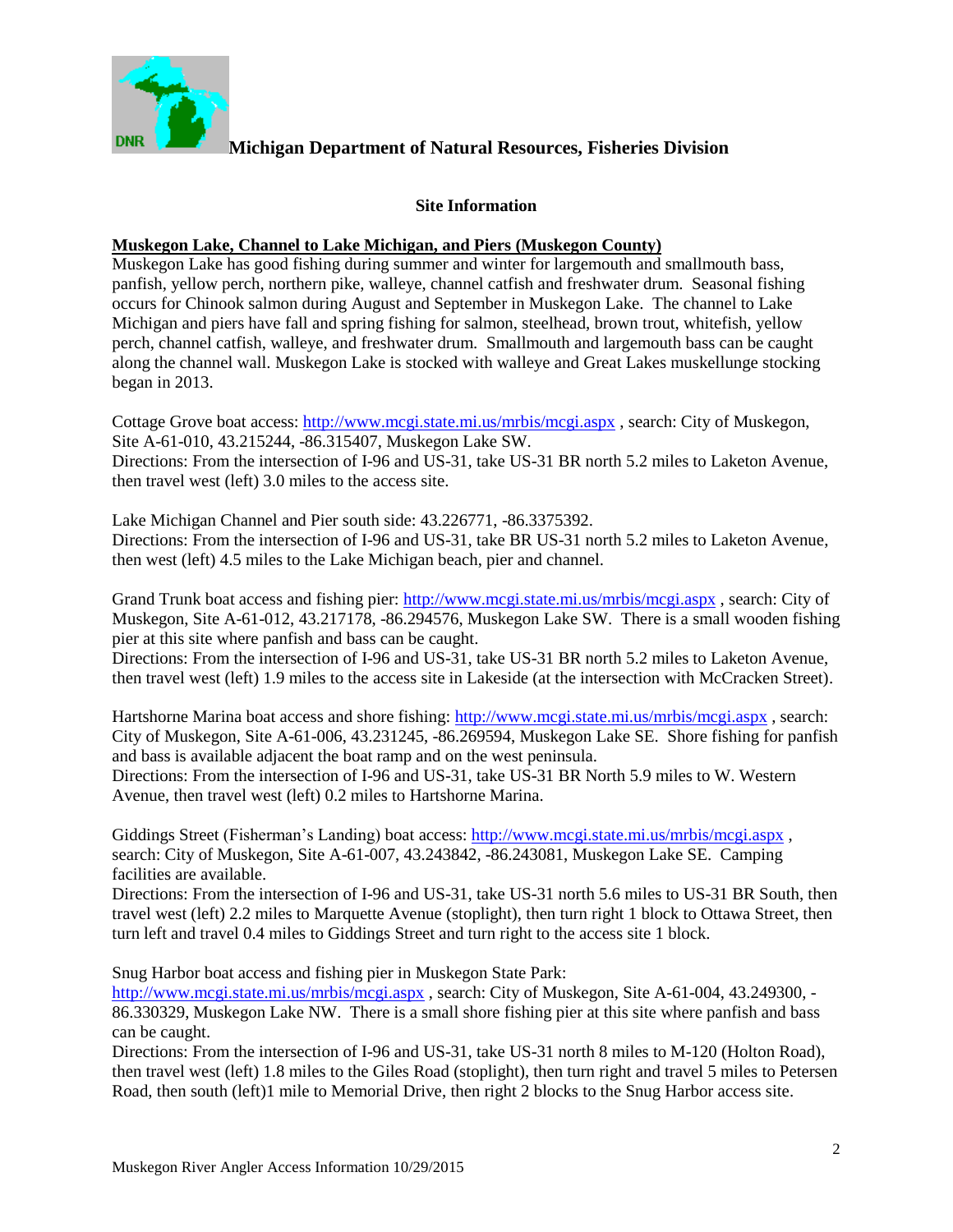

North Side of the Lake Michigan Channel in Muskegon State Park: 43.231649, -86.333334, Muskegon County. Fully accessible (barrier free) fishing platforms are located at various locations along the channel wall.

Directions: From the intersection of I-96 and US-31, take US-31 north 8 miles to M-120 (Holton Road), then travel west (left) 1.8 miles to the Giles Road (stoplight), then turn right and travel 5 miles to Petersen Road, then south (left) 1 mile to Memorial Drive, then right 1 mile to Scenic Drive, then left 1 mile to the channel parking lots past the beach in the State Park.

#### **Muskegon River, from Muskegon Lake upstream to Croton Dam.**

This section of the Muskegon River is located in Muskegon and Newaygo counties and has very good fishing for Chinook salmon during September and October. Lake Michigan brown trout can be captured in about the lower 10 miles (downstream of Felch Street) of stream during October and November. Excellent steelhead fishing occurs throughout this river section from late October through June. Some walleye fishing occurs from spring through mid-summer. Good smallmouth bass fishing occurs throughout this stream section. Northern pike fishing is moderate in the lower section near Muskegon Lake and marsh. Large numbers of rainbow trout and brown trout are stocked between Newaygo and Croton Dam. Fishing for the stocked trout is good throughout the year on any type of gear. Sucker fishing occurs throughout this segment during spring and redhorse are available all year. This river segment is stocked with steelhead, Chinook salmon, walleye, brown trout and rainbow trout.

The section of stream between Muskegon Lake and Newaygo is relatively deep and best for boat fishing. Caution is advised for motor boats because of submerged wood. The section between the City of Newaygo and Croton Dam is shallower, with a mixture of sand, cobble and boulder substrate. This segment provides good shore/wading fishing. This is a big river with swift currents that requires some caution and wading generally occurs only along the edges of the river. Propeller driven boats can have difficulty in this section of river. Drift boats and boats with jet motors are generally used.

Sheridan Road, Muskegon State Game Area boat access: 43.260393, -86.1837306, Muskegon County. There is a gravel road entrance and parking lot. The distance downstream to Muskegon Lake is approximately 5 river miles.

Directions: From the intersection of US-31 and M-46 (Apple Avenue) in Muskegon, on M-46 travel east 1 mile to Sheridan Road, then north 1.8 miles to the access site at the river.

Mill Iron Road end: 43.268893, -86.1504711, Muskegon County. There is a gravel ramp and parking for about 8 cars and trailers along the road. The distance to the next downstream boat access at Sheridan Road is 2 river miles.

Directions: From the intersection of US-31 and M-46 (Apple Avenue) in Muskegon, on M-46 travel east 2.5 miles to Mill Iron Road, then north 2.5 miles to the access site at the river.

Holton-Duck Lake Road, DNR Muskegon State Game Area boat and shore access: 43.2979916, - 86.0789742, Muskegon County. This site has a dirt road entrance and parking lot. The distance to the next downstream boat access at Mill Iron Road is 4.6 river miles.

Directions: From the intersection of US-31 and M-46 (Apple Avenue) in Muskegon, on M-46 travel east 7 miles to Maple Island Road (B31), then north 6.8 miles (crossing over the river) to Sweeter Road, then west 2.1miles to Holton-Duck Lake Road, then south 1.7 miles to the access site at the end of the road.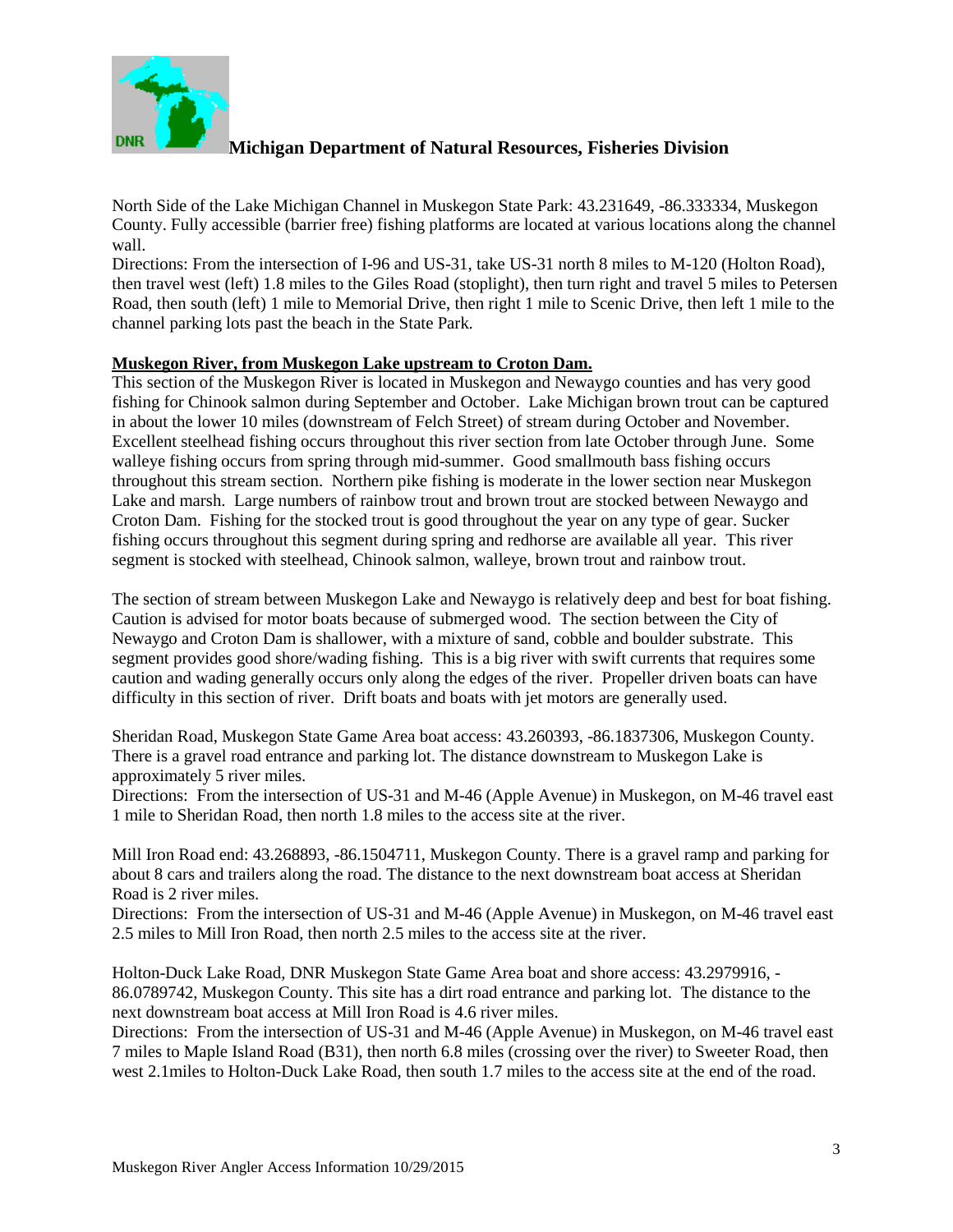

Maple Island DNR boat access, <http://www.mcgi.state.mi.us/mrbis/mcgi.aspx> , search: Bridgeton, Site A-62-017, 43.318397, -86.033468, Newaygo County. The distance to the next downstream boat access at Holton-Duck Lake Road is 2.9 river miles.

Directions: From the intersection of US-31 and M-46 (Apple Avenue) in Muskegon, on M-46 travel east 7 miles to Maple Island Road (B31), then north 6.7 miles (crossing over the river) to W.  $128<sup>th</sup>$  Street, then east 0.25 miles to the boat access entrance.

Warner Road (Bridgeton Township) boat access: 43.346871, -85.9397569, Newaygo County. This site has a dirt road entrance and parking lot. The distance to the next downstream boat access at Maple Island Road is 6.4 river miles.

Directions: From the intersection of M-37 and M-82 on the north side of Newaygo, on M-82 travel 7.2 miles west to Warner Road, then 5.5 miles south to the bridge crossing and boat access.

Felch Street (Anderson Flats) DNR boat access, <http://www.mcgi.state.mi.us/mrbis/mcgi.aspx> , search; Garfield Township (last reference), Site A-62-014: 43.388805, -85.828582, Newaygo County. This site has a dirt parking lot and concrete ramp. There is a steep grade on Felch Street leading to the access site. The distance to the next downstream boat access at Warner Road is 10.3 river miles. Directions: From the intersection of M-37 and M-82 on the south side of Newaygo, on M-37 travel south 3.9 miles to  $112<sup>th</sup>$  Street, then west 0.5 miles to Gordon Avenue, then north 1mile to  $104<sup>th</sup>$  Street, then west 0.5 miles to Felch Street, then north 1.8 miles to the boat access site.

Bridge Street DNR boat access and shore fishing in the City of Newaygo,

<http://www.mcgi.state.mi.us/mrbis/mcgi.aspx> , search; Newaygo, Site A-62-004: 43.415229, -85.811405. This site has a dirt parking lot and a concrete ramp. There is a small area available for shore fishing at the access site. The distance to the next downstream boat access site at Felch Street is 3.7 river miles. Directions: From the intersection of M-37 and M-82 on the south side of Newaygo, on M-37 travel north 1 mile to Bridge Street, then west 0.2 miles (crossing over the river) to Sarell Street, then left one block to the access site.

Newaygo Riverfront Park shore access (City of Newaygo): 43.417953, -85.806805. This park is located on Bridge Street, across the river from the DNR Bridge Street Access. There is a walkway along the entire river from Bridge Street to the M-37 Bridge that provides shore fishing. Directions: From the intersection of M-37 and M-82 on the south side of Newaygo, on M-37 travel north 1 mile to Bridge Street, then Left (west) two blocks to the City Park.

Henning Park boat access and shore fishing (Newaygo County Parks):

<http://www.mcgi.state.mi.us/mrbis/mcgi.aspx> , search; Newaygo, Site A-62-018: 43.418988, -85.789999. This site has a paved parking lot and boat ramp. There is good shore fishing access upstream and downstream of the boat ramp. The distance to the next downstream boat access at Bridge Street is 1.5 river miles.

Directions: From the intersection of M-37 and M-82 (Croton Drive) on the north side of Newaygo, on Croton Drive travel east 0.4 miles to Henning Park.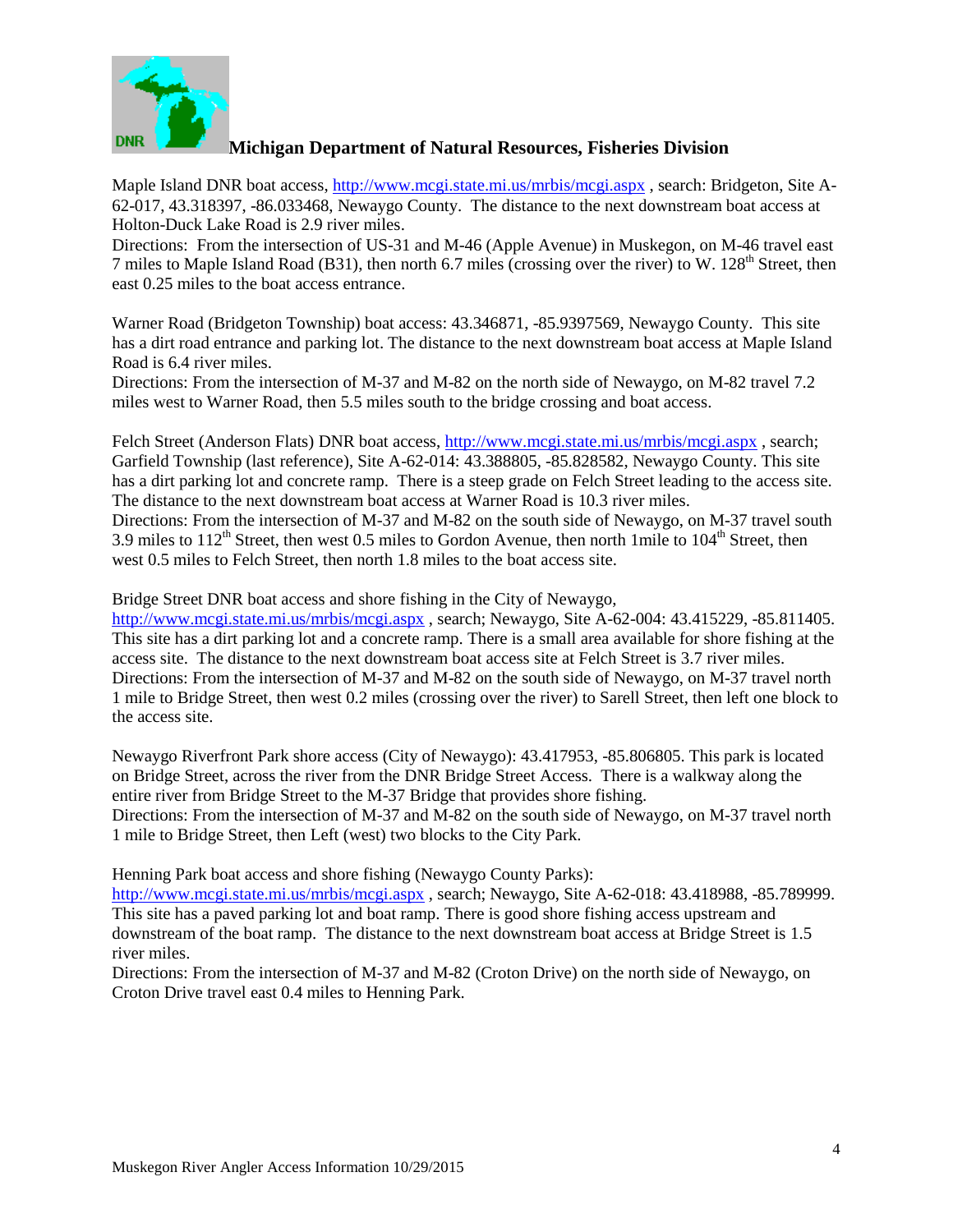

DNR Croton Drive shore fishing access: 43.42587, -85.7723869, Newaygo County. There is about a 100 foot drop down a couple of hills along the trail to the river. The public land access is downstream of the mouth of Bigelow Creek.

Directions: From the intersection of M-37 and M-82 (Croton Drive) on the north side of Newaygo, on Croton Drive travel east 1.4 miles to the intersection of Basswood Drive from the north, then turn right into the dirt parking lot, then follow the dirt walking path south 0.5 miles to the river.

DNR Thornapple Street (High Rollway) boat access and shore fishing:

<http://www.mcgi.state.mi.us/mrbis/mcgi.aspx> , search; Brooks Township, Site A-62-013, 43.414845, -85.719017, Newaygo County. There is about 0.25 miles of shore fishing access downstream of the boat ramp. The distance to the next downstream boat ramp at Henning Park is 6.4 river miles. Directions: From the intersection of M-37 and M-82 (Croton Drive) on the south side of Newaygo, on M-82 travel east 4.5 miles to the intersection of Thornapple Street, then turn left (north) and travel 0.9 miles to Timberview Drive, then turn left and travel 0.5 miles to the access site.

DNR Thornapple Street shore fishing access: 43.428114, -85.7024378, Newaygo County. Directions: From the intersection of M-37 and M-82 (Croton Drive) on the south side of Newaygo, on M-82 travel east 4.5 miles to the intersection of Thornapple Street, then turn left (north) and travel 1.6 miles to E. 70<sup>th</sup> Street, then turn right and travel 0.5 miles to the road end and dirt parking lot. The last 0.25 miles of two-track is rough and can be impassable in wet weather. There is a 0.25 mile walk to the river from the dirt parking area.

DNR Pine Street boat access and shore fishing: <http://www.mcgi.state.mi.us/mrbis/mcgi.aspx> , search; Croton Township, Site A-62-015, 43.423439, -85.675479, Newaygo County. There is a small area that can be fished from shore by wading. The distance to the next downstream boat access at Thornapple Street is 6.7 river miles.

Directions: From the intersection of M-37 and M-82 (Croton Drive) on the north side of Newaygo, on Croton Drive travel east 5 miles to the intersection of Pine Street from the south, then turn right and travel 1.1 miles to the access site entrance.

DNR 72nd Street shore fishing access: 43.422816, -85.6950964, Newaygo County.

Directions: From the intersection of M-37 and M-82 (Croton Drive) on the north side of Newaygo, on Croton Drive travel east 5 miles to the intersection of Pine Street from the south, then turn right and travel 1 mile to 72nd Avenue, then west (right) 0.5 miles until the road ends, then take the two-track south 0.25 miles to the end of the road. Take the path about 0.25 miles to the river. There is parking for about 5 vehicles at the end of the two-track. The two-track is very rough and sometimes impassable during wet weather.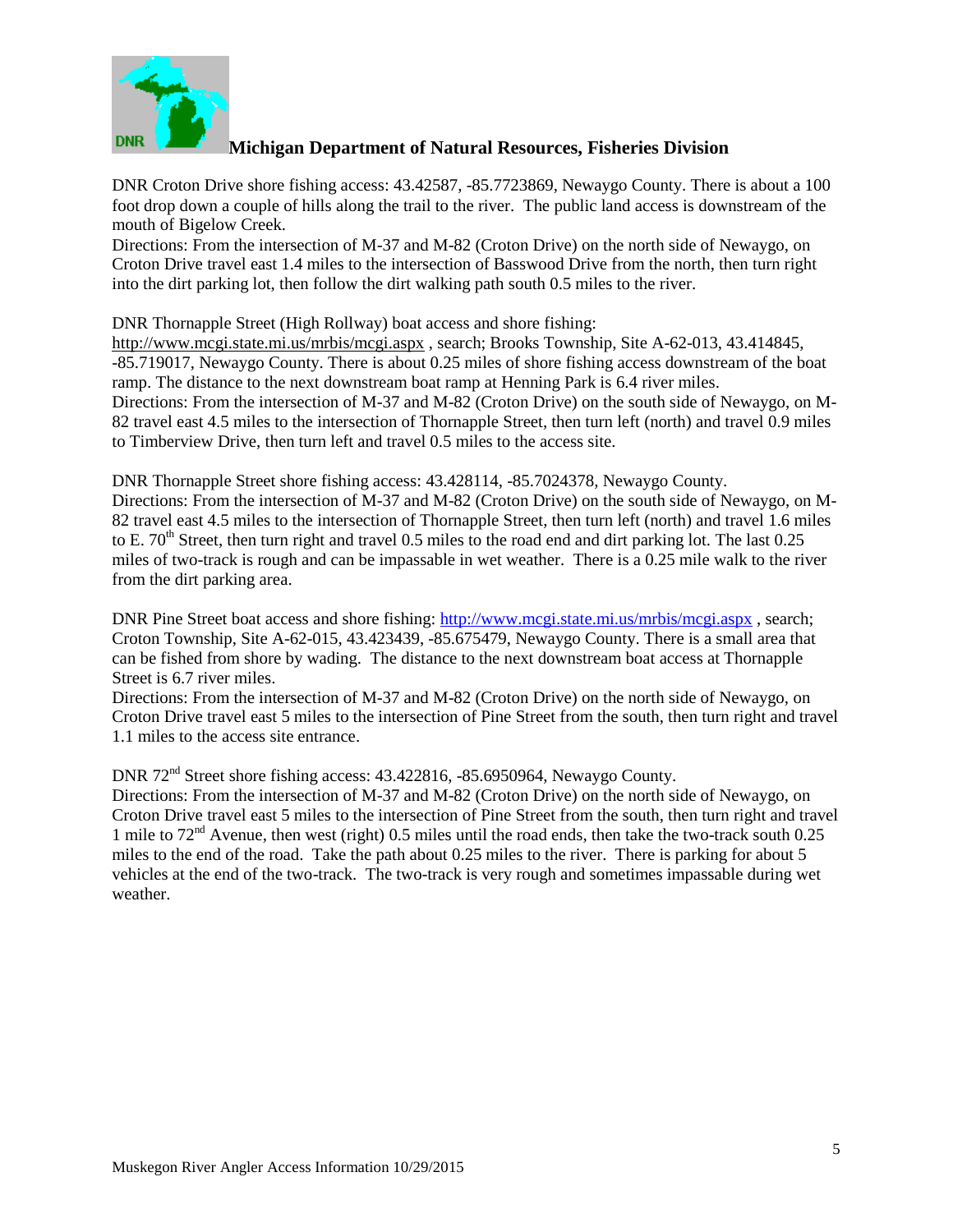

Charles Besemer Muskegon River Park boat access and shore fishing at Croton Dam (Consumers energy and Croton Township): 43.435561, -85.66678, Newaygo County. On the west side of Croton Drive there is a steep, paved boat launch, with trailer parking on both the west and east sides of the road. There is shore fishing on both sides of the road with a good walkway under the road bridge. The North Country trail provides shore fishing access to about ¾ mile of public land downstream of the boat ramp. In the parking area west of Croton Drive, there is a barrier free path down the hill to the river just below Croton Dam, and a barrier free fishing platform. There is also a fishing pier just below the dam on the south side of the river that can be accessed by traveling a short distance on Croton Drive south of the bridge. The distance to the next downstream boat access at Pine Street is 1.3 river miles.

Directions: From the intersection of M-37 and M-82 (Croton Drive) on the north side of Newaygo, on Croton Drive travel east 6 miles to the bridge over the river just downstream of Croton Dam. There is an access road downstream of the bridge on the northwest side of the bridge, and access upstream of the bridge from Swan Road on the northeast side of the bridge.

#### **Croton Impoundment**

Croton Impoundment is 1,380 surface acres in size. Fishing is good for yellow perch, panfish, and bass. Fisheries for walleye and northern pike are moderate. Fishing occurs during summer and winter periods.

Al duChemin Jr. Park-Croton Dam boat access (Consumers Energy and Croton Township): 43.449N, - 85.666W, Newaygo County.

Directions: From the intersection of M-37 and M-82 (Croton Drive) on the north side of Newaygo, on Croton Drive travel east 6 miles to Swan Road, then left 0.5 miles to the access (the turn is before the bridge over the Muskegon River).

#### **Hardy Impoundment**

Hardy Impoundment is 3,971 acres in size and is located in Newaygo and Mecosta Counties. Fishing occurs during summer and winter and is good for bass, panfish, yellow perch, and moderate for walleye and northern pike.

Hardy Dam Marina (Newaygo County Parks): 43.49108N, -85.63681N. Directions: From the intersection of M-46 and US-131, on US-131travel north 5 miles to the Jefferson Road (Morley) exit, then left (west) 7.4 miles (turns into E. 36<sup>th</sup> Street then jogs onto Croton-Hardy Drive) to E. 36<sup>th</sup> Street, then right for 0.6 miles and over Hardy Dam to the Hardy Dam Marina access on the right.

Sandy Beach boat access (Newaygo County Parks): 43.50028N, -85.63151W. Directions: From the intersection of M-46 and US-131, on US-131 travel north 5 miles to the Jefferson Road (Morley) exit, then left (west) 7.4 miles (turns into E. 36<sup>th</sup> Street then jogs onto Croton-Hardy Drive) to E. 36<sup>th</sup> Street, then right for 1.1 miles and over Hardy Dam to Elm Avenue, then right 0.8 miles

Newaygo State Park boat access, <http://www.mcgi.state.mi.us/mrbis/mcgi.aspx> , search: Big Prairie Township, Site A-62-020, 43.504221N, -85.586417W.

Directions: From the intersection of M-46 and US-131, on US-131travel north 5 miles to the Jefferson Road (Morley) exit, then left (west) 5.2 miles (turns into E.  $36<sup>th</sup>$  Street) to Beech street, then right 1 mile to the park.

to E  $30<sup>th</sup>$  Street, then right 0.7 miles to park.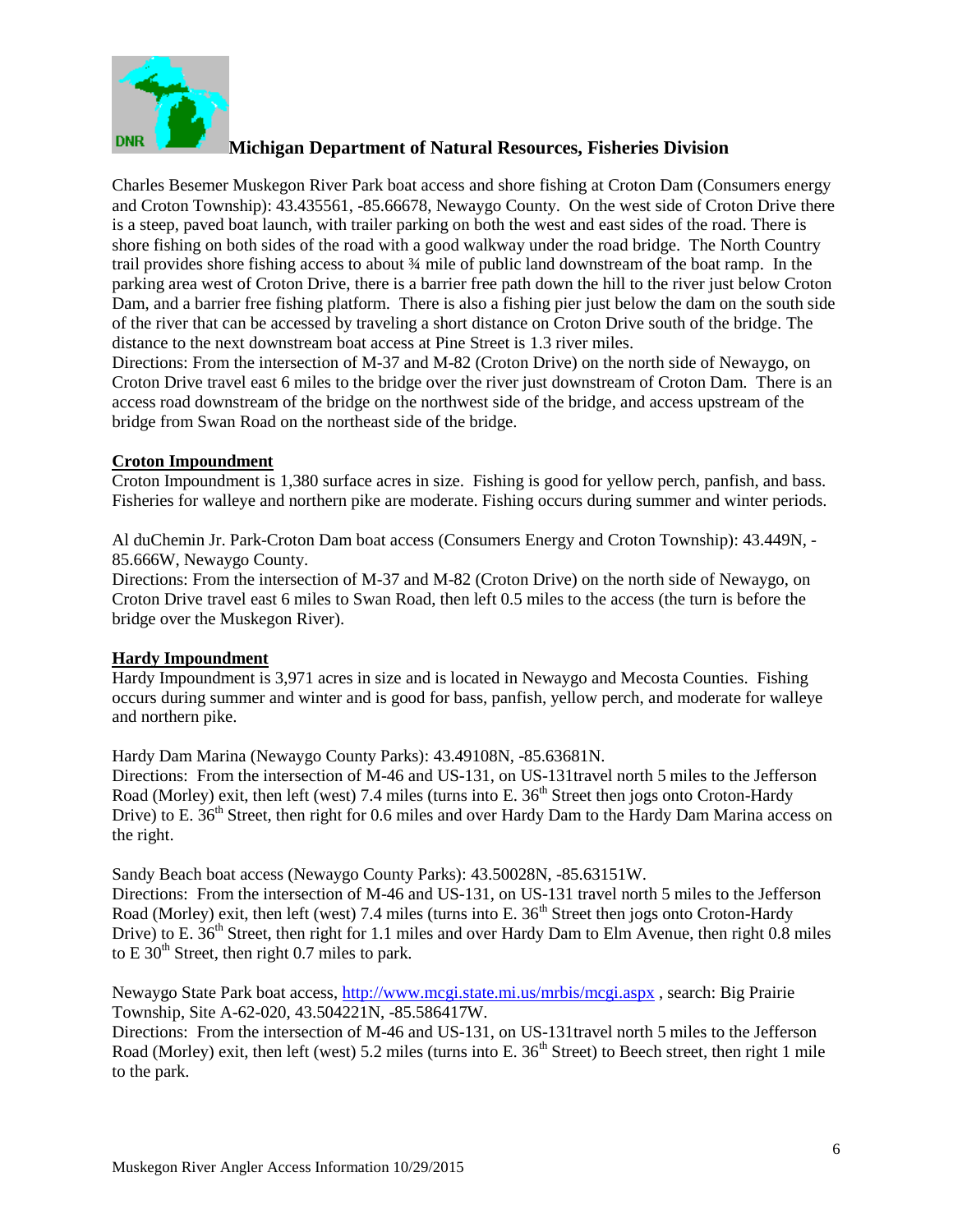

Brower Park boat access (Mecosta County Parks), <http://www.mcgi.state.mi.us/mrbis/mcgi.aspx> , search: Mecosta Township, Site A-54-022, 43.559630, -85.549003.

Directions: From the intersection of US-131 and M-20 west (south of Big Rapids), on M-20 travel west 0.6 miles to Old Road, then left 2 miles to Polk Road, the right 1.5 miles to the park.

Davis Bridge (8-Mile Road) boat access (Mecosta County Parks): 43.5840, -85.5267. Directions: From the intersection of US-131 and M-20 west (south of Big Rapids), on M-20 travel west 2 miles to park entrance on the right just before the bridge.

U.S. 131 DNR boat access, <http://www.mcgi.state.mi.us/mrbis/mcgi.aspx>, search: Mecosta Township, Site A-54-025, 43.608643, -85.493531, Mecosta County.

Directions: From the intersection of US-131 and M-20 west (8 mile Road, south of Big Rapids), on 8 Mile Road travel east 1.1 miles to Northland Drive, then left 2.8 miles to Hayes Road in Rogers Heights, then left  $0.5$  miles to  $205<sup>th</sup>$  Avenue, then left  $0.9$  miles to the access site.

#### **Rogers Impoundment**

Rogers Impoundment is 610 acres in size and fishing occurs during summer and winter. Fishing is good for panfish and bass, with occasional catches of walleye.

Rogers Dam shore access (Consumers Energy): 43.6139, -85.4775, Mecosta County. Directions: From the intersection of US-131 and M-20 west (8 mile Road, south of Big Rapids), on 8 Mile Road travel east 1.1 miles to Northland Drive, then left 1.9 miles to Lincoln Road, then right 1 mile to 190<sup>th</sup> Avenue, then left 0.5 miles to 10 Mile Road, then left 0.75 miles to the access site.

Rogers Pond DNR boat access, <http://www.mcgi.state.mi.us/mrbis/mcgi.aspx> , search: Mecosta Township, Site A-54-002, 43.623090, -85.473129, Mecosta County. Directions: From the intersection of US-131 and M-20 (8 mile Road, south of Big Rapids), on 8 Mile Road travel east 1.1 miles to Northland Drive, then left 3 miles to Park Road in Rogers Heights, then right 0.5 miles to the access site.

#### **Muskegon River, from 12 Mile Road (River Bend Bluff) to M-66**

This river segment is 46 miles in length, and is suitable for navigation primarily by canoes and small boats. The river is relatively shallow with substantial stone, cobble and boulder substrate. Fishing is good for smallmouth bass, and moderate for walleye and northern pike. This river segment is stocked with walleye. Recent catches of juvenile Great Lakes Muskellunge have occurred in this river section that resulted from stocking in upstream locations. Trout are occasionally caught that have migrated to the river from tributaries.

DNR River Bend Bluffs canoe access,<http://www.mcgi.state.mi.us/mrbis/mcgi.aspx> , search: Colfax Township, Site A-54-010, 43.642058N, -85.442817W, Mecosta County. The river is very shallow and sandy at this location.

Directions: From the intersection of US-131 and M-20 (8 mile Road, south of Big Rapids), on 8 Mile Road travel east 1.1 miles to Northland Drive, then left 4.4 miles to 12 Mile Road, then right 1 mile to 190<sup>th</sup> Avenue, then left 0.5 miles to Garfield Road, then right 0.75 miles to the dead end at 183<sup>rd</sup> Avenue, then right 0.5 miles to the canoe access site.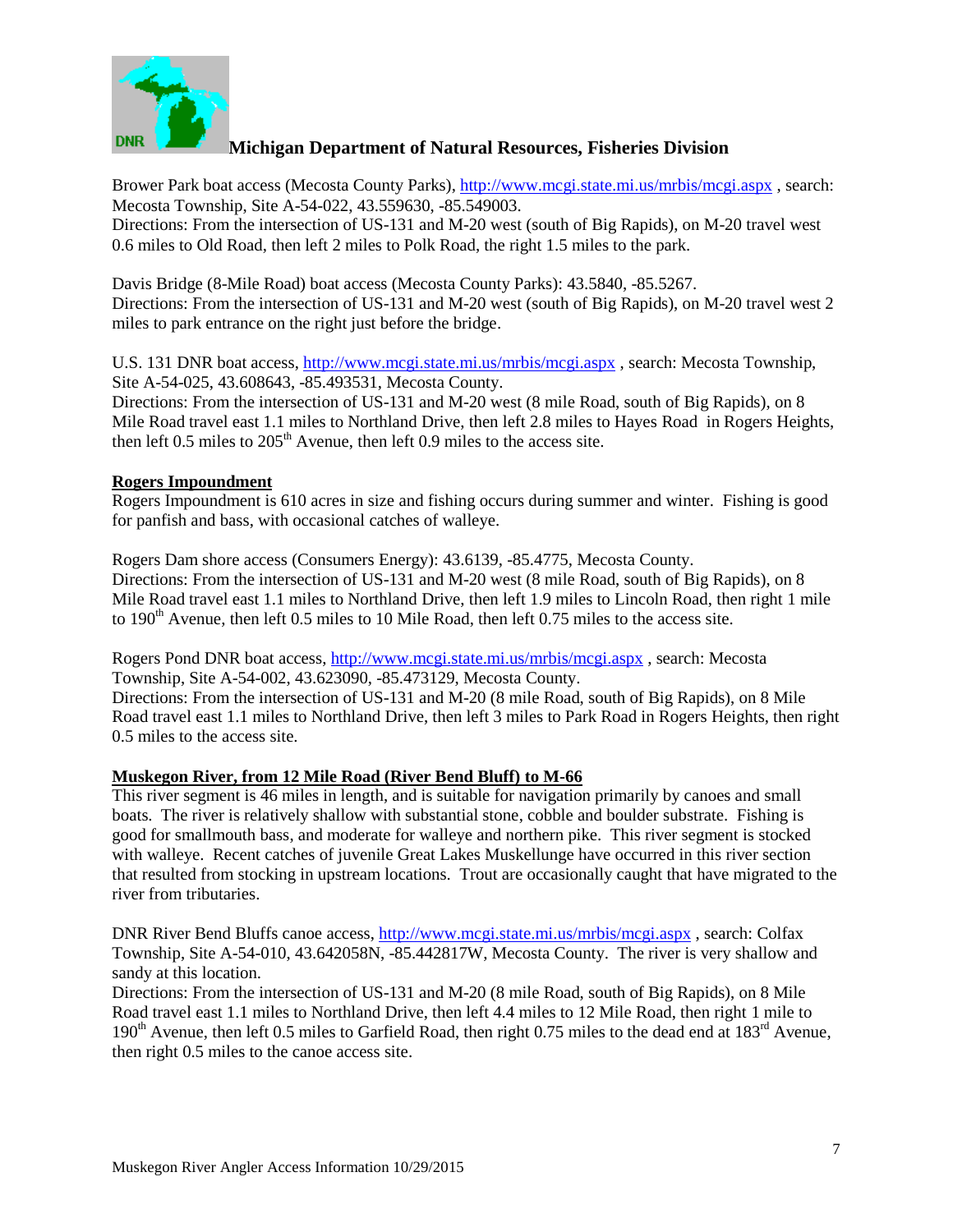

Big Rapids Parks, shore fishing and canoe access: South Park – 43.7019N, -85.4805W, North Park – 43.7238N, -85.4904W, Mecosta County.

Directions (South Park): From the intersection of US-131 and M-20 east (Big Rapids exit), on M-20 (BR US-131) travel east 1.7 miles to State Street, then left 0.75 miles to Maple Street (M-20 east), then right 0.2 miles to Warren Street, then left 0.25 miles to the Park at Mitchell Creek.

Directions (North Park): From the intersection of US-131 and M-20 east (Big Rapids exit), on M-20 (BR US-131) travel east 1.7 miles to State Street, then left 1.5 miles to Baldwin Street, then right 0.25 miles to 4th Street, then left 0.6 miles to the Park. There is also a parking area at the Baldwin Street Bridge and connecting trails along this entire section of river.

Paris Park, shore fishing and canoe access (Mecosta County Parks),

<http://www.mcgi.state.mi.us/mrbis/mcgi.aspx> , search: Green Township, Site A-54-023, Mecosta County, 43.787455N, -85.499554W. Camping is also available.

Directions: From the intersection of US-131 and 19 Mile Road (BR US-131) north of Big Rapids, on 19 Mile Road travel east 1.2 miles to Northland Drive, then left 3.1 miles to Paris Park.

Hersey canoe and shore fishing access: 43.8476N, -85.4329W, Osceola County. Camping is also available at the Village of Hersey park adjacent the river.

Directions: From the intersection of US-131 and US-10, on US-10 travel east 4.3 miles to 180<sup>th</sup> Avenue, then right 1.75 miles to East  $4<sup>th</sup>$  Street (Hersey Road), then left 0.5 miles to the canoe access at the bridge.

Evart Park boat and shore fishing access (City of Evart),<http://www.mcgi.state.mi.us/mrbis/mcgi.aspx> , search: Evart, Site A-67-019, 43.895675, -85.257482, Osceola County.

Directions: From the intersection of US-131 and US-10, on US-10 travel east 12 miles to Main Street in the City of Evart, then right 0.2 miles to  $9<sup>th</sup>$  Street, then left one block to the park and small boat access.

DNR Crawford Park (M-66) boat access[, http://www.mcgi.state.mi.us/mrbis/mcgi.aspx](http://www.mcgi.state.mi.us/mrbis/mcgi.aspx) , search: Sylvan Township, Site A-67-020, 43.946851, -85.149897, Osceola County.

Directions: From the intersection of US-131 and US-10, on US-10 travel east 18 miles to M-66, then left (north) 3.2 miles to Park Drive on the left before the bridge.

#### **Muskegon River, from M-66 upstream to Reedsburg Dam**

This river segment is 87 miles long and is accessible by canoe. The river has low gradient, with predominantly sand bottom, and abundant trees that have fallen into the river. Access sites are mostly road crossings and sites that require a short walk to the river. The predominant species of fish in this river segment are suckers and redhorse, with some northern pike. Great Lakes Muskellunge stocking began in 2012 at M-55 and Leota. Between Reedsburg Dam and M-55, fishing for panfish is moderate (these are fish that migrate from Reedsburg Impoundment into the river).

M115 canoe and shore fishing access: 43.9861N, -85.0902W, Osceola County. A canoe livery is located upstream of the bridge and public land downstream of the bridge.

Directions: From the intersection of US-127 and US-10 at Clare, on US-10 travel west 7 miles to M-115, then on M-115 north 13 miles to the bridge over the river.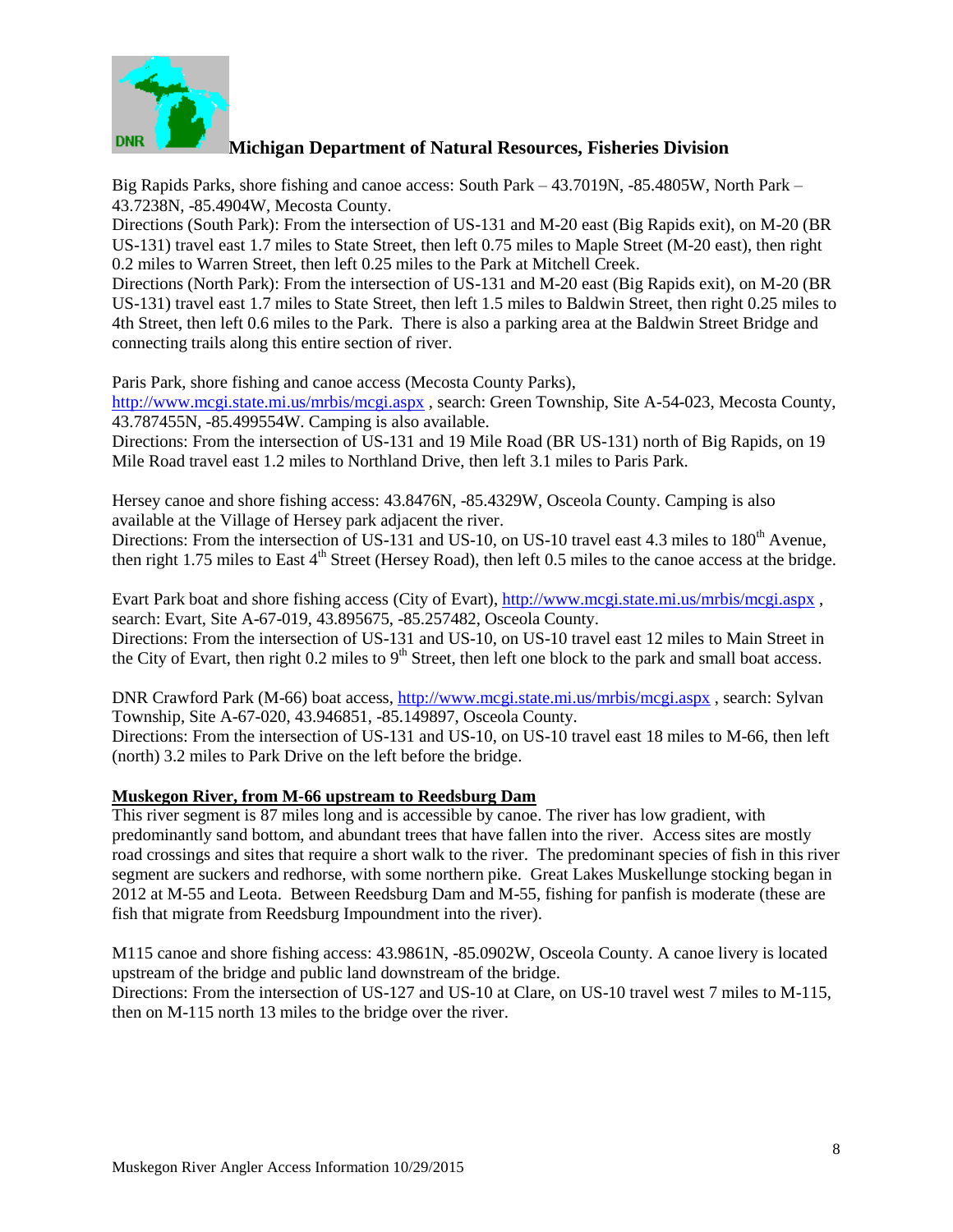

Temple State Forest Campground canoe and shore fishing access, <http://www.mcgi.state.mi.us/mrbis/mcgi.aspx>, search: Redding Township, Site A-18-017, 44.023063, -85.038700, Clare County.

Directions: From the intersection of US-127 and M-61 north of Clare, on M-61 travel west 14 miles to Cook Avenue in Temple, then left (south) 0.4 miles to Ashley Street, then right 2 blocks to S. Dewey Street, then left 0.5 miles to the access site (Dewey Street turns into Main Street then Thornapple Trail).

Leota Park canoe and shore fishing access: 44.1385N, -84.8983W, Clare County. Directions: From the intersection of U.S. 127 and M-55 near Houghton Lake, on M-55 travel west 4 miles to S. Jeffs Road, then south 13.8 miles to the intersection with E. South County Line Road, than jog southeast for 1.5 miles to Muskegon Road, then west 2.4 miles to the bridge in Leota.

Jonesville Road shore fishing access: 44.1539N, -84.8604W, Clare County. Directions: From the intersection of U.S. 127 and M-55 near Houghton Lake, on M-55 travel west 4 miles to S. Jeffs Road, then south 13.8 miles to the intersection with E. South County Line Road, then jog southeast for 0.8 miles to the bridge.

Wolf Creek Road, shore fishing access: 44.2188N, -84.8589W, Roscommon County. Directions: From the intersection of U.S. 127 and M-55 near Houghton Lake, on M-55 travel west 4 miles to S. Jeffs Road, then south 9.8 miles to the Wolf Creek Road, then east 1.0 miles to the river. Ben Jeffs Road jogs and continues onto Dolph Road before it intersects with Wolf Creek Road.

Dolph Road, shore fishing access: 44.2252N, -84.8752W, Missaukee County. Directions: From the intersection of U.S. 127 and M-55 near Houghton Lake, on M-55 travel west 4 miles to S. Jeffs Road, then south 8.2 miles to the bridge. Ben Jeffs Road jogs and continues onto Dolph Road.

Cadillac Road, shore fishing access: 44.2486N, -84.8965W, Missaukee County. Directions: From the intersection of U.S. 127 and M-55 near Houghton Lake, on M-55 travel west 4 miles to S. Jeffs Road, then south 6.2 miles to Cadillac Road, then west 0.2 miles to the bridge.

Kelly Road, shore fishing access: 44.2916N, -84.8933W, Missaukee County. Directions: From the intersection of U.S. 127 and M-55 near Houghton Lake, on M-55 travel west 4 miles to S. Jeffs Road, then south 3.1 miles to Kelly Road, then west 0.2 miles to the bridge.

Ben Jeffs Park on M-55, small boat and shore fishing access (Missaukee County Parks): 44.3351N, - 84.8898W.

Directions: From the intersection of U.S. 127 and M-55 near Houghton Lake, on M-55 travel west 4.1 miles to Ben Jeffs Park at the river crossing.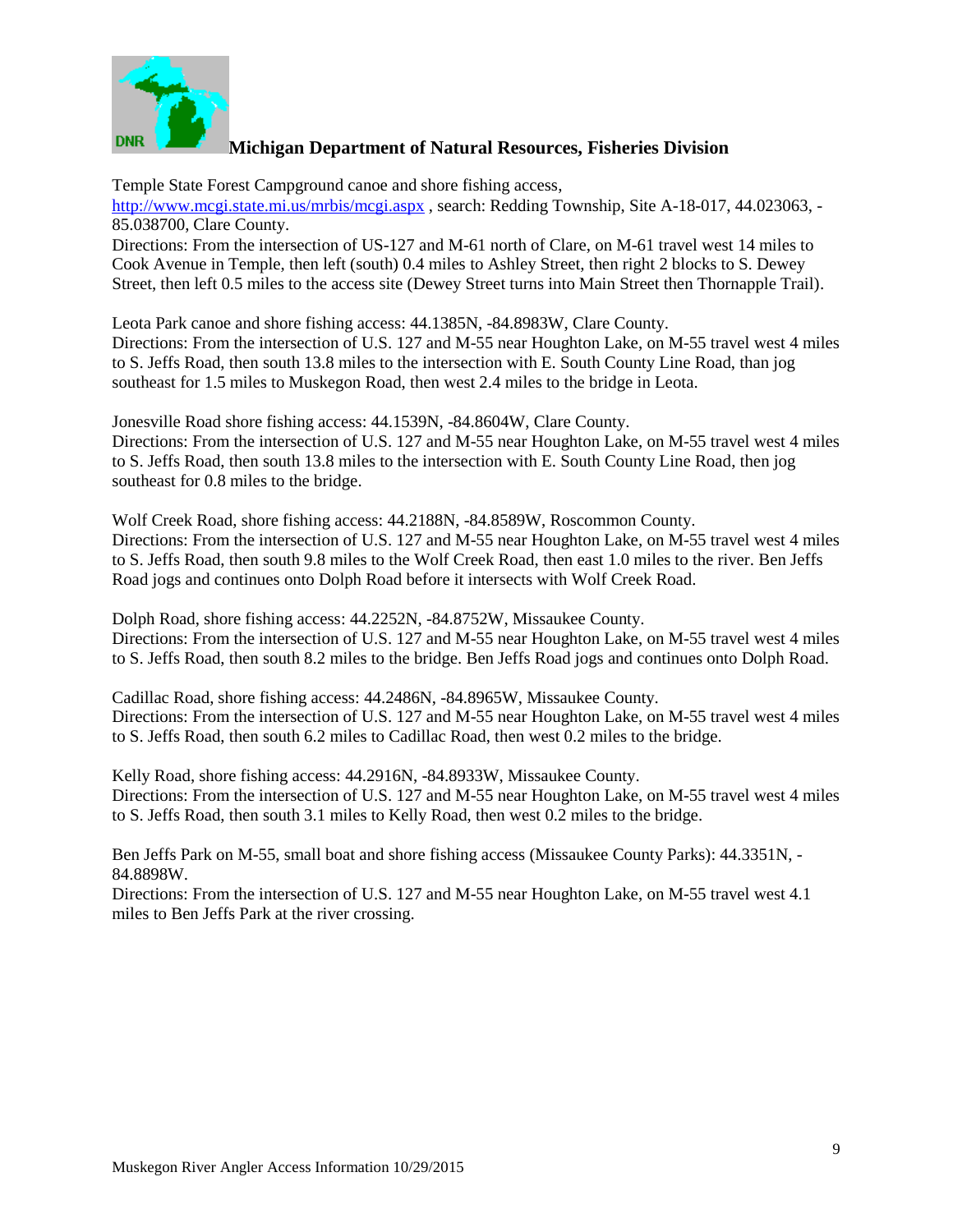

#### **Reedsburg Impoundment**

Reedsburg Impoundment is 572 acres in size. Water depths are mostly shallow with the deepest area near the dam. Fishing is moderate for panfish, bass and northern pike. There is a boat ramp suitable for launching small boats.

DNR Reedsburg Dam State Forest Campground boat access and shore fishing,

<http://www.mcgi.state.mi.us/mrbis/mcgi.aspx>, search: Roscommon County, Site A-57-008, 44.350306, -84.859187.

Directions: From the intersection of U.S. 127 and M-55 near Houghton Lake, on M-55 travel west 2.5 miles to County Road 300, then north 1.7 miles to the State Forest campground entrance.

Dead Stream Flooding (Meads Landing) boat access on Reedsburg Impoundment, <http://www.mcgi.state.mi.us/mrbis/mcgi.aspx> , search: Lake Township, Site A-57-008, 44.378620, -84.843188, Roscommon County.

Directions: From the intersection of U.S. 127 and M-55 near Houghton Lake, on M-55 travel west 2.5 miles to County Road 300, then north 3.3 miles to Michelson Road, then left 0.75 miles to the access.

#### **Houghton Lake**

Houghton Lake is 20,075 acres in size and provides excellent summer and winter fishing. The lake is relatively shallow with abundant aquatic vegetation growing throughout the lake. Fishing is very good for panfish, yellow perch, bass, walleye and northern pike. There are five, large boat access sites on this lake.

DNR East Shore boat access,<http://www.mcgi.state.mi.us/mrbis/mcgi.aspx> , search: Roscommon County, Site A-72-004, 43.338938, -84.663554.

Directions: From the intersection of U.S. 127 and M-55 near Houghton Lake, on M-55 travel east 8.7 miles to the Junction with M-18, then follow M-18 north 1.5 miles to East Houghton Lake Drive, then left 3 miles to the access site.

Denton Township Park boat access, <http://www.mcgi.state.mi.us/mrbis/mcgi.aspx>, search: Roscommon County, Site A-72-008, 44.300086, -84.652866.

Directions: From the intersection of U.S. 127 and M-55 near Houghton Lake, on M-55 travel east 8.7 miles to the Junction with M-18, then left 0.1 miles on Gladwin Street to the access site.

DNR South Shore boat access,<http://www.mcgi.state.mi.us/mrbis/mcgi.aspx>, search: Roscommon County, Site A-72-001, 44.300935, -84.731444.

Directions: From the intersection of U.S. 127 and M-55 near Houghton Lake, on M-55 travel east 4.7 miles to Town Line Road, then left 0.1 miles to the access site.

DNR West Shore boat access,<http://www.mcgi.state.mi.us/mrbis/mcgi.aspx> , search: Roscommon County, Site A-72-003, 44.342806, -84.792279.

Directions: From the intersection of U.S. 127 and M-55 near Houghton Lake, on M-55 travel east 0.6 miles to Harrison Road, then left 0.5 miles to the access site.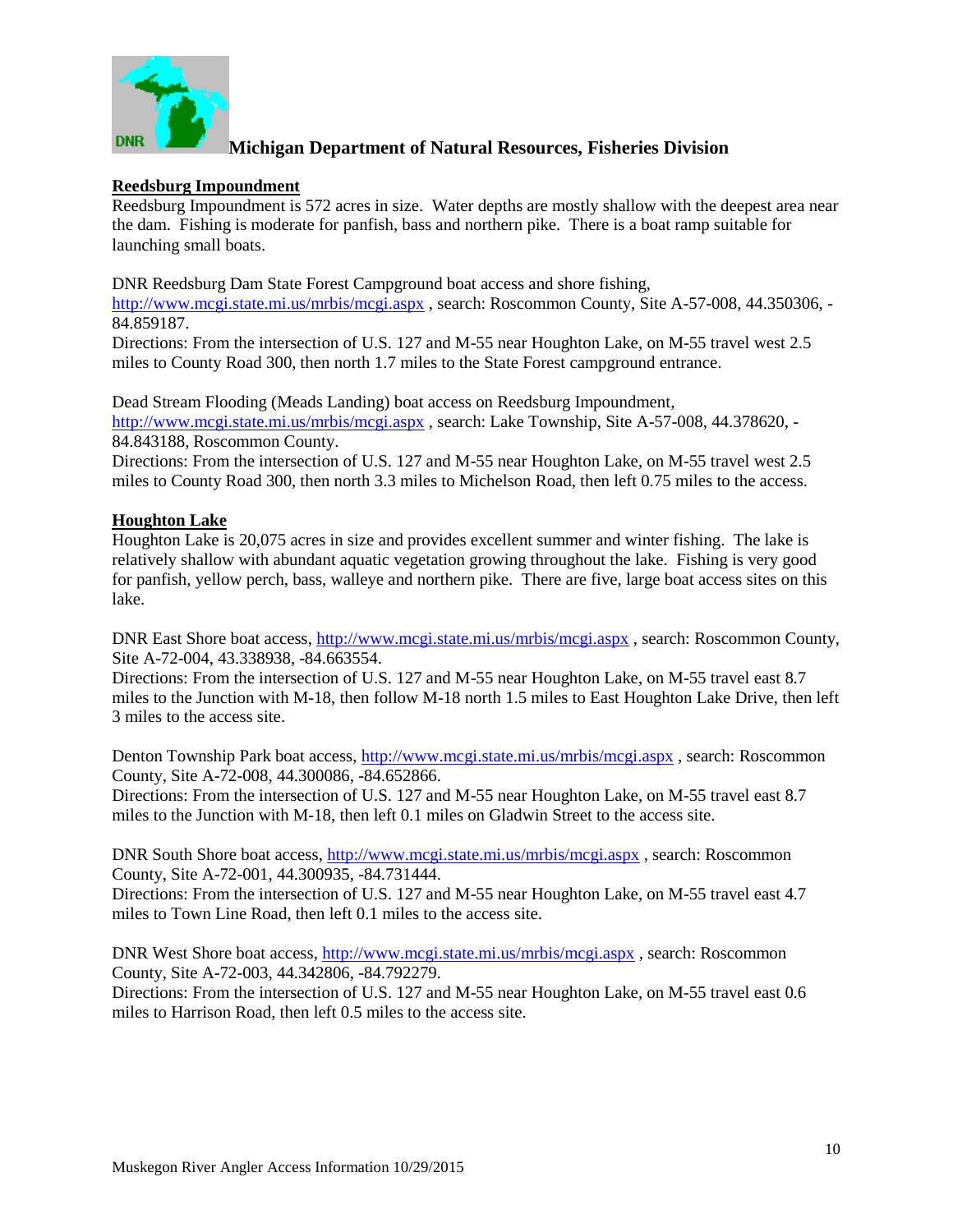

DNR North Shore boat access and State Forest Campground,

<http://www.mcgi.state.mi.us/mrbis/mcgi.aspx> , search: Roscommon County, Site A-72-007, 44.400278, - 84.772219.

Directions: From the intersection of U.S. 127 and M-55 near Houghton Lake, on M-55 travel east 0.6 miles to Harrison Road, then left 5 miles to Bradford Drive, then right 0.4 miles to E. Houghton Lake Drive, then left 0.5 miles to the State Forest Campground.

#### **Higgins Lake**

Higgins Lake is 10,186 acres in size and provides excellent summer and winter fishing. Higgins Lake is very deep (120 feet) and is fished primarily by boat during summer. Fishing is very good for lake trout, rock bass, yellow perch and rainbow smelt. The abundance of yellow perch and rainbow smelt are cyclic and usually alternate in this lake (when one is high the other is low). Northern pike abundance is moderate but large fish are present. Rainbow trout fishing and lake whitefish fishing is moderate. Ciscoes (lake herring) are also captured occasionally. The lake is annually stocked with lake trout and rainbow trout. There are three large boat access sites on this lake. South Higgins Lake State Park also has a fishing pier on Marl Lake that provides shore fishing access for panfish.

DNR South Higgins Lake State Park boat access[, http://www.mcgi.state.mi.us/mrbis/mcgi.aspx](http://www.mcgi.state.mi.us/mrbis/mcgi.aspx) , search: Gerrish Township, Site A-72-012, 44.426559, -84.680300, Roscommon County. Directions: From the intersection of U.S. 127 and CR104 (West Higgins Lake Road) north of Houghton Lake, on CR104 travel east 6 miles to the State Park.

DNR South Higgins Lake State Park fishing pier on Marl Lake,

<http://www.mcgi.state.mi.us/mrbis/mcgi.aspx> , search: Gerrish Township, Site A-72-006, 44.423776, - 84.674797, Roscommon County.

Directions: From the intersection of U.S. 127 and CR104 (West Higgins Lake Road) north of Houghton Lake, on CR104 travel east 6 miles to the State Park.

DNR North Higgins Lake State Park boat access[, http://www.mcgi.state.mi.us/mrbis/mcgi.aspx](http://www.mcgi.state.mi.us/mrbis/mcgi.aspx) , search: Lyon Township, Site A-20-003, 44.511240, -84.760852, Roscommon County. Directions: From the intersection of U.S. 127 and North Higgins Lake Road north of Houghton Lake, on North Higgins Lake Road travel east 0.6 miles to the State Park.

DNR West Higgins Lake boat access,<http://www.mcgi.state.mi.us/mrbis/mcgi.aspx> , search: Lyon Township, Site A-20-005, 44.479648, -84.778399, Roscommon County.

Directions: From the intersection of U.S. 127 and North Higgins Lake Road north of Houghton Lake, on North Higgins Lake Road travel east 0.2 miles to Old US-27, then south 2.5 miles to the access site.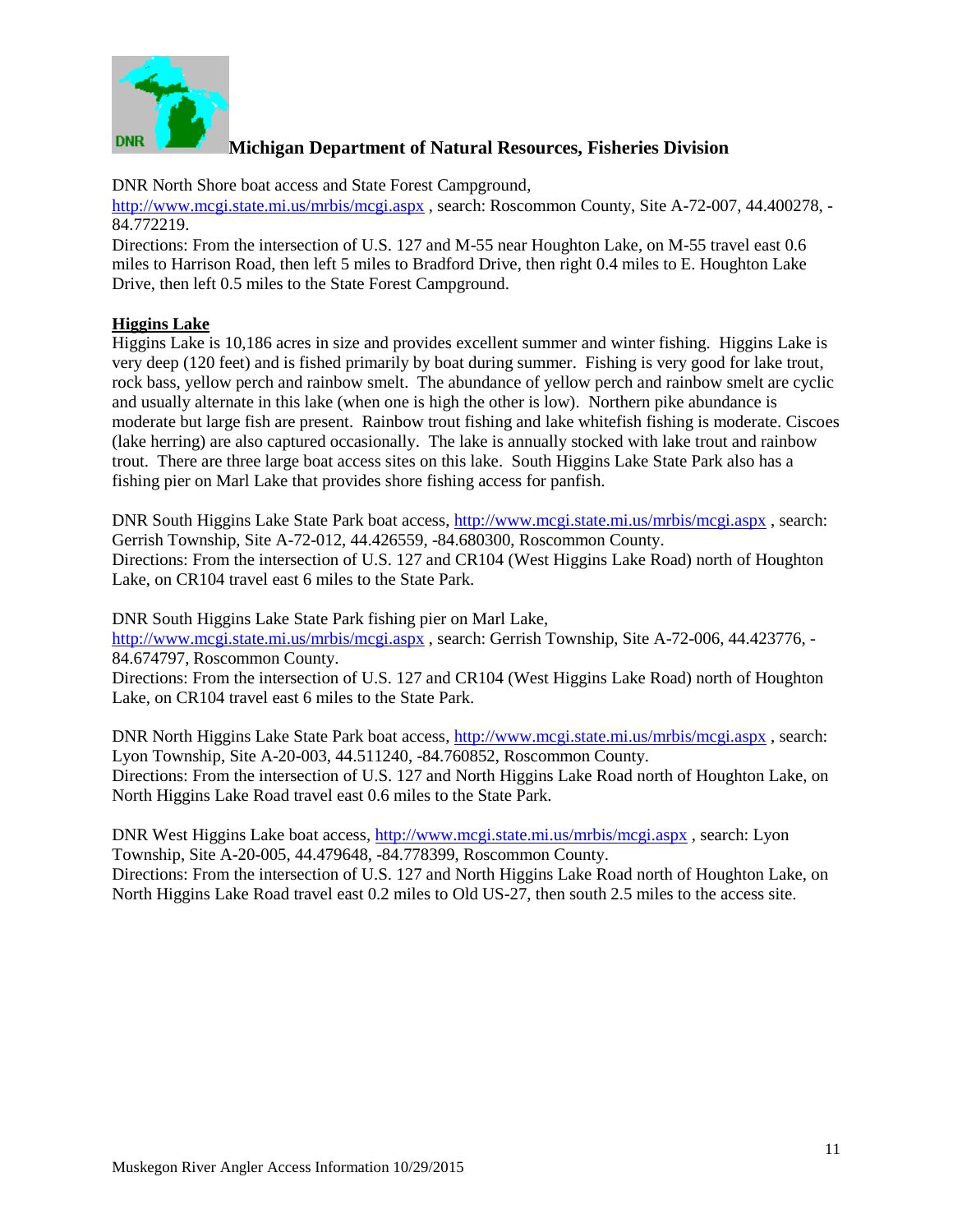



Figure 1. Locations of lakes, impoundments and river segments on the mainstem of the Muskegon River.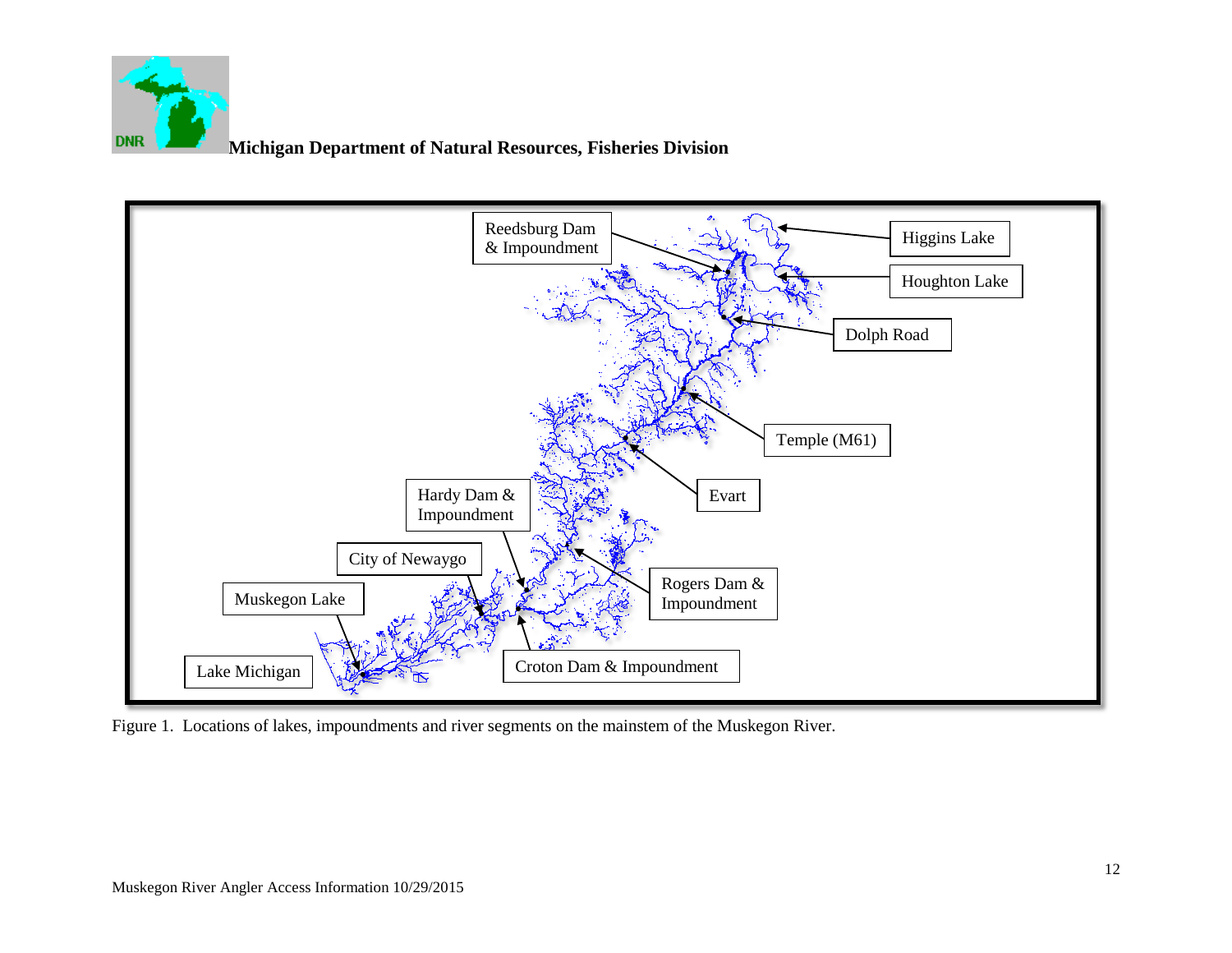

| <b>Species</b>   | Higgins | Houghton | Reedsburg | Reedsburg    | Dolph R. | Temple-    | Hardy  | Croton | Croton Dam | Newaygo-       | Muskegon |           |
|------------------|---------|----------|-----------|--------------|----------|------------|--------|--------|------------|----------------|----------|-----------|
|                  | Lake    | Lake     | Imp.      | Dam-Dolph R. | -Temple  | Rogers Dam | Imp.   | Imp.   | -Newaygo   | Muskegon       | Lake     | Total     |
| Bass, Largemouth |         | 340      | 819       | 57           |          |            |        | 61     | 17         | $\overline{4}$ | 118      | 1,417     |
| Bass, Smallmouth | 7,196   | 1,888    |           |              |          | 454        | 168    | 382    | 158        | 50             | 169      | 10,464    |
| Bass, Rock       | 14,777  | 23,469   | 13        | 68           |          | 248        | 934    | 56     | 302        |                | 2,656    | 42,523    |
| Bluegill         |         | 152,237  | 2,633     | 14,554       |          | 797        | 2,886  | 20,544 |            |                | 75,297   | 268,948   |
| <b>Bullheads</b> |         |          |           |              |          |            |        | 128    |            |                |          | 128       |
| Catfish, Channel |         |          |           |              |          | 18         |        |        |            |                | 308      | 326       |
| Crappie, Black   |         | 26,108   | 83        | 1,421        |          | 3,743      | 619    | 884    |            |                | 2,181    | 35,039    |
| Drum, Freshwater |         |          |           |              |          |            |        |        |            |                | 131      | 131       |
| Musky, Northern  |         |          |           |              |          |            |        |        |            |                | $20\,$   | $20\,$    |
| Perch, Yellow    | 343,405 | 49,292   | 11        | 550          |          | 49         | 3,455  | 7,234  | 926        |                | 86,144   | 491,066   |
| Perch, White     |         |          |           |              |          |            |        |        |            |                | 17       | 17        |
| Pike, Northern   | 181     | 9,291    | $72\,$    | 44           |          | 4          | 740    | 391    | 37         | 62             | 1,832    | 12,655    |
| Pumpkinseed      | 42      | 105,129  |           |              |          |            |        | 1,786  | 644        | 202            | 11,804   | 119,607   |
| Redhorse, all    |         |          |           |              | 313      | $\,8\,$    |        |        |            |                |          | 321       |
| Salmon, Chinook  |         |          |           |              |          |            |        |        | 4,976      | 762            | 993      | 6,731     |
| Salmon, Coho     |         |          |           |              |          |            |        |        |            |                | 92       | 92        |
| Smelt, Rainbow   | 318,490 |          |           |              |          |            |        |        |            |                |          | 318,490   |
| Sucker, all      | 429     | 268      |           |              |          | 23         |        |        | 84         | 54             | 25       | 883       |
| Trout, Brook     |         |          |           |              |          | $10\,$     |        |        |            |                |          | 10        |
| Trout, Brown     | 455     |          |           |              |          |            |        |        | 3,027      | 40             | 278      | 3,800     |
| Trout, Lake      | 3,811   |          |           |              |          |            |        |        |            |                |          | 3,811     |
| Trout, Rainbow   | 2,212   |          |           |              |          | 72         |        |        | 20,182     | 2,883          | 14       | 25,364    |
| Walleye          |         | 18,265   |           | 12           |          | 344        | 1,523  | 525    | 176        | 310            | 2,082    | 23,237    |
| Whitefish, Lake  | 1,180   |          |           |              |          |            |        |        |            |                |          | 1,180     |
| Whitefish, Cisco | 77      |          |           |              |          |            |        |        |            |                |          | 77        |
| Total            | 692,254 | 386,287  | 3,632     | 16,706       | 313      | 5,770      | 10,325 | 31,990 | 30,529     | 4,367          | 184,161  | 1,366,334 |
| Harvest per hour | 2.7584  | 0.7740   | 0.2879    | 1.4705       | 0.6107   | 0.1815     | 0.1063 | 0.6335 | 0.1158     | 0.0800         | 1.0227   | 0.9273    |

Table 1. The estimated number of fish harvested annually and average harvest rate per hour, at 11 locations within the mainstem of the Muskegon River, based on angler surveys conducted from 1999 – 2008.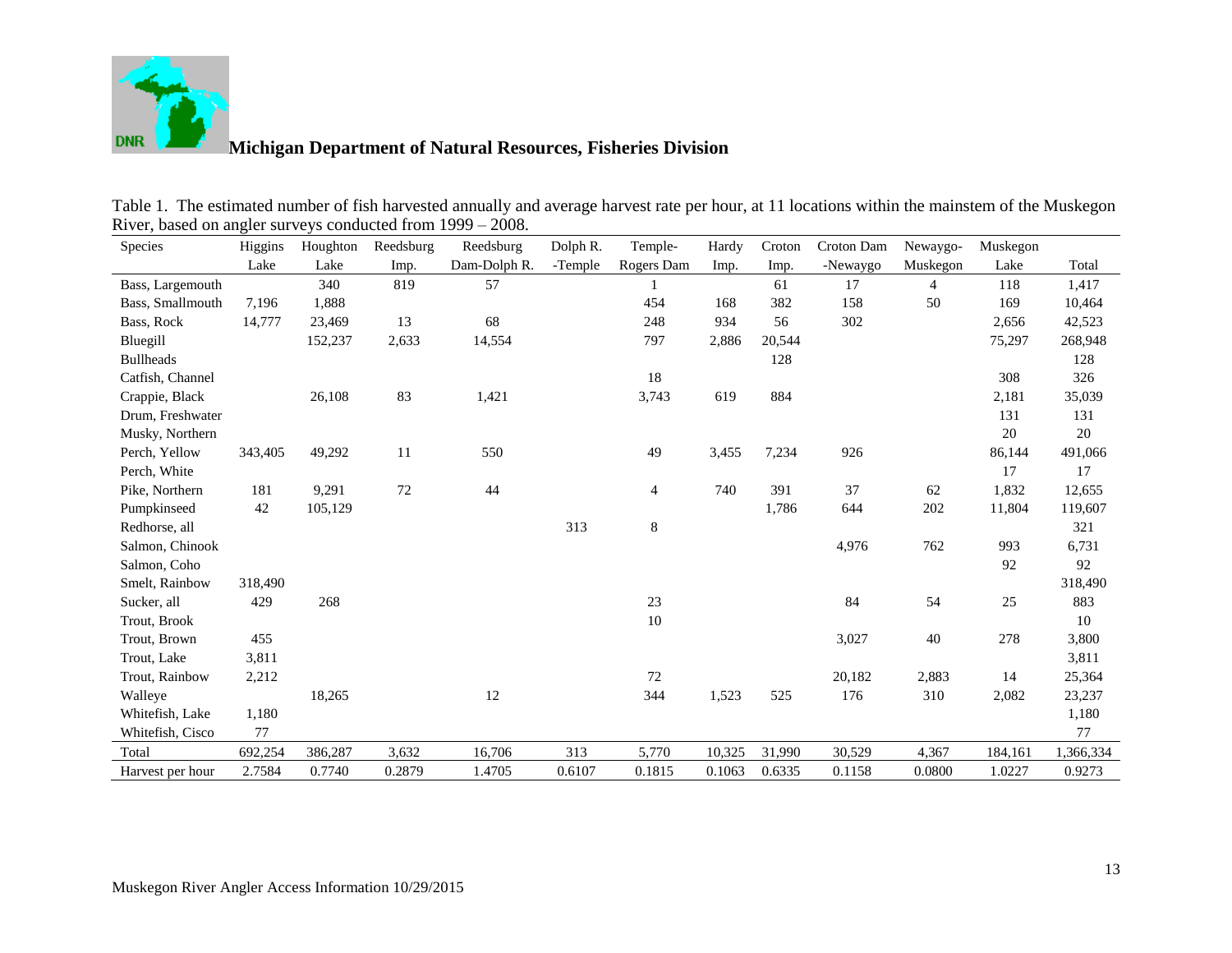

| <b>Species</b>   | Higgins | Houghton | Reedsburg | Reedsburg    | Dolph R.- | Temple-          | Hardy  | Croton | Croton Dam | Newaygo- | Muskegon |         |
|------------------|---------|----------|-----------|--------------|-----------|------------------|--------|--------|------------|----------|----------|---------|
|                  | Lake    | Lake     | Imp.      | Dam-Dolph R. | Temple    | Rogers Dam       | Imp.   | Imp.   | -Newaygo   | Muskegon | Lake     | Total   |
| Bass, Largemouth | 9       | 925      | 2,192     | 766          |           | 74               | 1,234  | 986    | 38         |          | 4,305    | 10,529  |
| Bass, Smallmouth | 233     | 1,161    | 108       | 102          | 56        | 5,069            | 15,423 | 7,769  | 1,411      | 217      | 2,838    | 34,387  |
| Bass, Rock       | 48      |          | 103       | 474          |           | 213              | 4,013  | 135    |            |          | 2,396    | 7,382   |
| Bass, White      |         |          |           |              |           |                  |        |        |            |          | 148      | 148     |
| Bluegill         |         |          | 7,286     | 29,671       | 11        |                  | 9,536  | 6,171  |            |          | 50,808   | 103,484 |
| Bowfin           |         |          | 49        | 8            |           |                  |        |        |            |          | 298      | 355     |
| <b>Bullheads</b> |         |          |           |              | 73        |                  |        | 12     |            |          |          | 85      |
| Carp             |         |          |           |              | 6         |                  | 184    |        |            |          |          | 190     |
| Catfish, Channel |         |          |           |              | 6         | 55               |        |        |            |          |          | 61      |
| Crappie, Black   |         |          | 79        | 4,106        |           | 1,050            | 606    | 181    |            |          |          | 6,022   |
| Perch, Yellow    | 104,816 |          | 170       | 1,227        |           |                  | 4,904  | 3,579  |            |          | 38,194   | 152,890 |
| Pike, Northern   |         | 2,700    | 1,568     | 461          | 11        | 289              | 12,903 | 4,959  | 10         | 58       | 5,046    | 28,005  |
| Pumpkinseed      |         |          |           |              |           |                  |        | 12     |            |          | 6,351    | 6,364   |
| Redhorse, all    |         |          |           | 36           | 156       | 588              |        |        |            |          |          | 780     |
| Salmon, Chinook  |         |          |           |              |           |                  |        |        | 11,263     | 274      | 14       | 11,551  |
| Sucker, all      | 37      |          |           | 6            |           | 91               | 26     | 364    |            |          | 60       | 584     |
| Trout, Brook     |         |          |           |              |           | $\boldsymbol{7}$ |        |        |            |          |          | 7       |
| Trout, Brown     | 17      |          |           |              |           | $\,8\,$          |        |        | 11,603     | 95       |          | 11,723  |
| Trout, Lake      | 1,066   |          |           |              |           |                  |        |        |            |          |          | 1,066   |
| Trout, Rainbow   | 17      |          |           |              |           | 61               |        |        | 66,905     | 1,338    |          | 68,321  |
| Walleye          |         | 1,585    |           | 7            |           | 934              | 5,650  | 733    | 546        | 8        | 654      | 10,118  |
| Whitefish, Lake  | 240     |          |           |              |           |                  |        |        |            |          |          | 240     |
| Total            | 106,466 | 6,371    | 11,555    | 36,863       | 319       | 8,442            | 54,478 | 24,902 | 91,777     | 1,990    | 111,112  | 454,276 |
| Release per hour | 0.4242  | 0.0128   | 0.9159    | 3.2449       | 0.6238    | 0.2656           | 0.5611 | 0.4932 | 0.3480     | 0.0365   | 0.6171   | 0.3083  |

| Table 2. The estimated number of fish released annually and average release rate per hour, at 11 locations within the mainstem of the Muskegon |  |
|------------------------------------------------------------------------------------------------------------------------------------------------|--|
| River, based on angler surveys conducted from 1999 - 2008.                                                                                     |  |